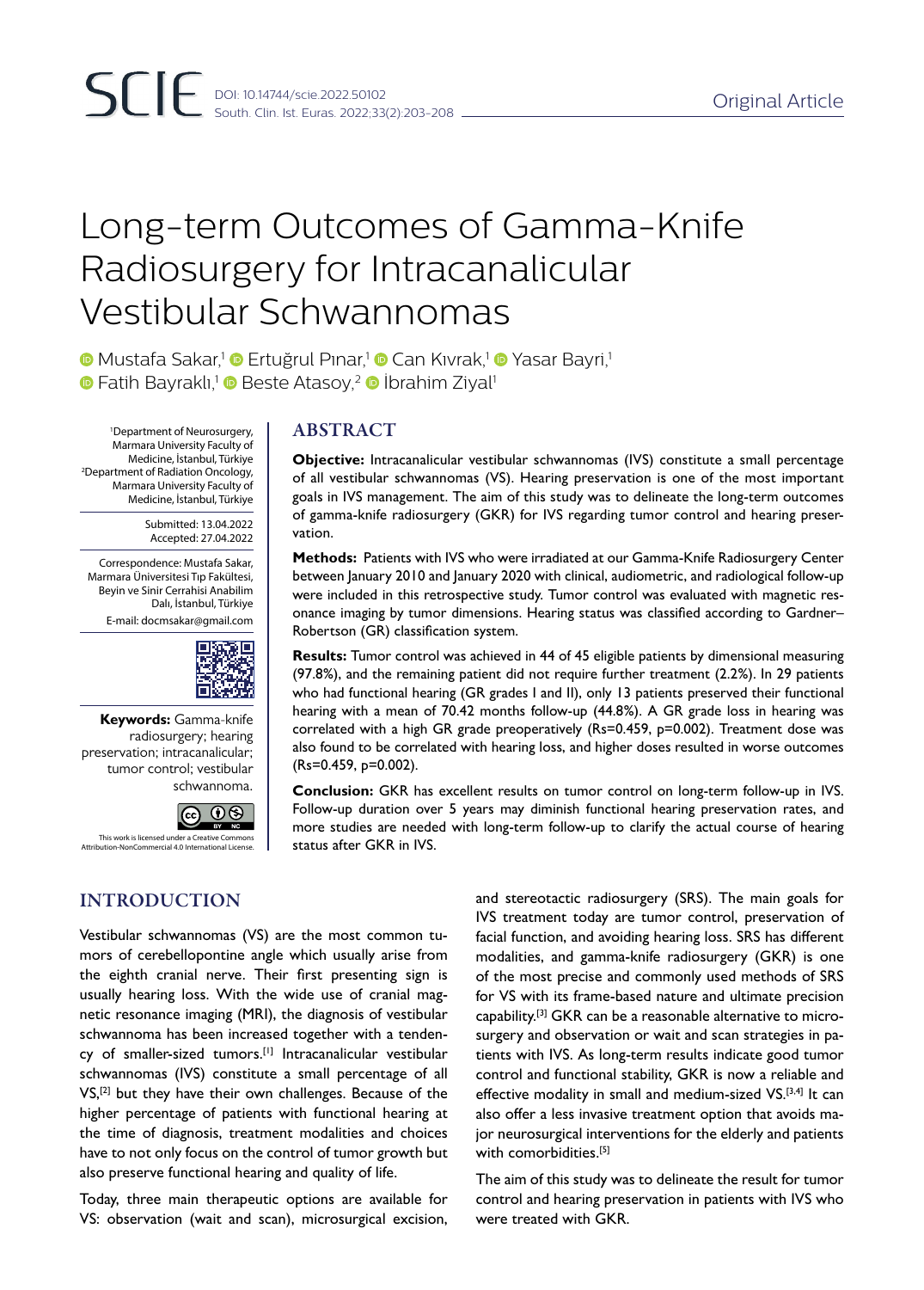# MATERIALS AND METHODS

This retrospective study was approved by Institutional Review Board with decision number 09.2022.281. The study was performed in accordance with the "Declaration of Helsinki".

# Patient selection and follow-up

This study included patients who were diagnosed with IVS and treated with GKR in our institution between January 2010 and January 2020. Patients with multiple VS, with a diagnosis of neurofibromatosis, harboring other intracranial and/or spinal tumors were excluded. There were 1138 patients left after this initial exclusion from a total of 1211 patients with VS. The pretreatment MRIs of these 1138 patients were evaluated by three neurosurgeon authors (M.S., F.B., Y.B.) separately, and the patients who were all classified as Samii T1 $[6]$  and Koos grade 1 $[7]$  were selected, yielding a total of 62 patients. Of these 62 patients, 45 were found to have a clinical, audiometric, and radiological follow-up, and were included in the study (Fig. 1).

After GKR, patients were radiologically followed up every 3 months in the first year, every 6 months up to the third year, and annually up to the fifth year. Patients without tumor progression continued radiological follow-up every 2–3 years thereafter. Clinical follow-up took place annually up to the fifth year and together with imaging studies thereafter. Audiometric tests were taken pre-GKR and were followed up yearly thereafter whenever possible and recorded at clinical follow-ups.

# Radiosurgery technique

GKR was performed using Model B Leksell Gamma Knife (Elekta, Inc.). The stereotactic frame was attached to the patient's head with four pins of rigid fixation placed on the skull base, and the whole procedure was applied under local anesthesia. The target was localized in the three-di-



**Figure 1.** Flowchart of cohort inclusion.

mensional stereotactic system, by contrast-enhanced MRI with T1- and/or T2-weighted images. The dose planning was performed with the Gamma Plan System v.3.2.1, and planning was done using axial, sagittal, and coronal series. Determination of stereotactic coordinates for irradiation isocenters was performed, and the appropriate conformal isodose configuration, total dosage, and irradiation time were calculated in the planning system. In most of the cases, a 50% isodose line was used for dose prescription (Fig. 2). All patients were admitted for radiosurgery on the day of their scheduled procedure. All patients received intravenous 40 mg of methylprednisolone after the procedure and were discharged from the hospital within 24 h of the procedure.

# Tumor growth and hearing assessment

Tumor growth was assessed by linear measurements of the lesion in all dimensions by the same radiologist throughout the study, and tumor enlargement over 1 mm in any dimension was regarded as tumor growth. Other qualitative characteristics of the lesions were also noted including contrast enhancement and cyst development.

Patients underwent follow-up with an audiometric test and their hearing status was graded according to GR modification of the Silverstein and Norrell classification (GR grade).<sup>[8]</sup> Pure tone average and speech discrimination scores were evaluated according to this system and the worst score of the two was chosen as the GR grade of the patient. Grade I and grade II were regarded as functional hearing.

# Statistical analysis

Using normally distributed variables and binary variables, Pearson's correlation was performed. Spearman's rank correlation was used for ordinal data and not normally distributed variables, and Kendall's rank correlation was used for ordinal data and binary variables. Statistical analysis was performed using SPSS (version 22, IBM Corp.). P<0.05 was considered statistically significant.

# RESULTS

A total of 45 patients satisfied the inclusion criteria in this study. There were 22 male and 23 female patients. The mean age at GKR was 46.76 years. The mean radiological follow-up was 48.23 months, mean audiometric follow-up was 70.42 months, and mean clinical follow-up was 82.60 months (radiological follow-up was hindered by the circumstances caused by the COVID-19 pandemic although other means of follow-up continued to some degree). The median treatment dose was 12.50 Gy (min–max, 8.00–12.50), and the mean treatment dose was 12.13 Gy (mean±SD, 12.13±0.78) for the 50% isodose line.

# Tumor control

Of these 45 patients, only one patient showed tumor growth which then stabilized and required no further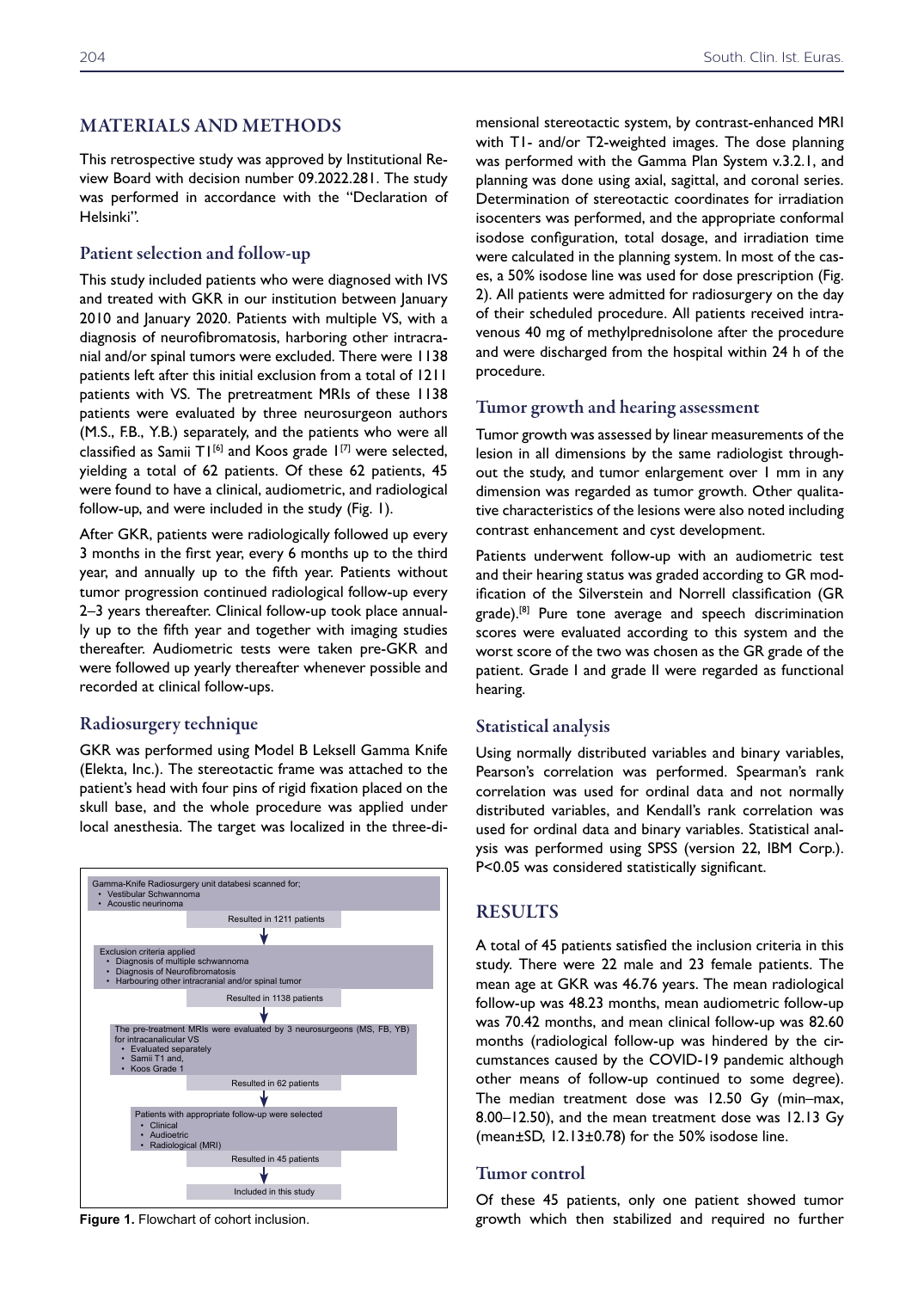

**Figure 2.** Radiological imaging documentation of 2 index patients. Upper row, 70 years old, male patient, 83 months follow-up duration, magnetic resonance imaging (MRI). **(a)** At the time of diagnosis. **(b)** On the day of treatment. **(c)** At the time of the last followup. Lower row, 50 years old, female patient, 117 months of follow-up duration, MRI. **(d)** At the time of diagnosis. **(e)** On the day of treatment. **(f)** At the time of the last follow-up.

treatment. This gave a tumor control rate of 97.8% with GKR in patients with IVS. None of the 45 patients required further intervention (0%). Two index patients are presented with their radiological images shown in Figure 2. While there was no change in tumor size in 20 patients (44.4%), 11 patients showed shrinkage of less than 1 mm (24.4%) and 13 patients showed shrinkage of more than 1 mm (28.9%). Overall, no patient in this series required further intervention after GKR for IVS.

Regarding qualitative characteristics and contrast enhancement of the lesions in MRI, 30 were found to be unchanged, 8 lesions were showing a peripheral and/or nodular contrast enhancement, and 5 lesions were showing a heterogenous and/or low contrast enhancement compared with preoperative assessments. There were 2 lesions that showed an apparent cyst formation.

# Hearing results

Regarding functional hearing, 6 patients had GR grade I and 23 patients had GR grade II hearing preoperatively. All 6 GR grade I patients showed a GR grade loss at the last follow-up, and only 2 of them had a functional hearing with GR grade II at the last follow-up. Of the 23 patients who had GR grade II hearing preoperatively, 1 patient had GR grade I hearing and 10 patients had GR grade II hearing at the last follow-up. Functional hearing preservation was 33.3% and 47.8% in patients with GR grade I and GR grade II preoperatively, respectively. Overall, preservation of functional hearing was 44.8% in patients with functional hearing preoperatively. Detailed GR grades are depicted in Table 1 for all patients.

Several correlations were investigated between patients' characteristics and final hearing status (Table 2). Regarding age, mean age of patients whose hearing got worse after GKR (49.5 years old) was greater than the mean age of patients whose hearing did not get worse; however, this was not statistically significant (p=0.172). Older age was not correlated with having a greater preoperative GR grade (Rs=0.069, p=0.651); however, it was significantly correlated with having a higher GR grade at the last follow-up af-

|  |  | Table 1. Hearing grades as Gardner-Robertson classification preoperatively and after GKR at the last follow-up |  |  |  |  |  |
|--|--|----------------------------------------------------------------------------------------------------------------|--|--|--|--|--|
|--|--|----------------------------------------------------------------------------------------------------------------|--|--|--|--|--|

|           | At last follow-up |          |                  |                 |                |              |  |  |  |
|-----------|-------------------|----------|------------------|-----------------|----------------|--------------|--|--|--|
| Preop.    | Grade I           | Grade II | <b>Grade III</b> | <b>Grade IV</b> | <b>Grade V</b> | <b>Total</b> |  |  |  |
| Grade I   |                   |          |                  |                 |                | n            |  |  |  |
| Grade II  |                   | 10       |                  |                 |                | 23           |  |  |  |
| Grade III |                   |          |                  |                 |                |              |  |  |  |
| Grade IV  |                   |          |                  |                 |                |              |  |  |  |
| Grade V   |                   |          |                  |                 |                |              |  |  |  |
| Total     |                   |          | כ ו              |                 |                | 45           |  |  |  |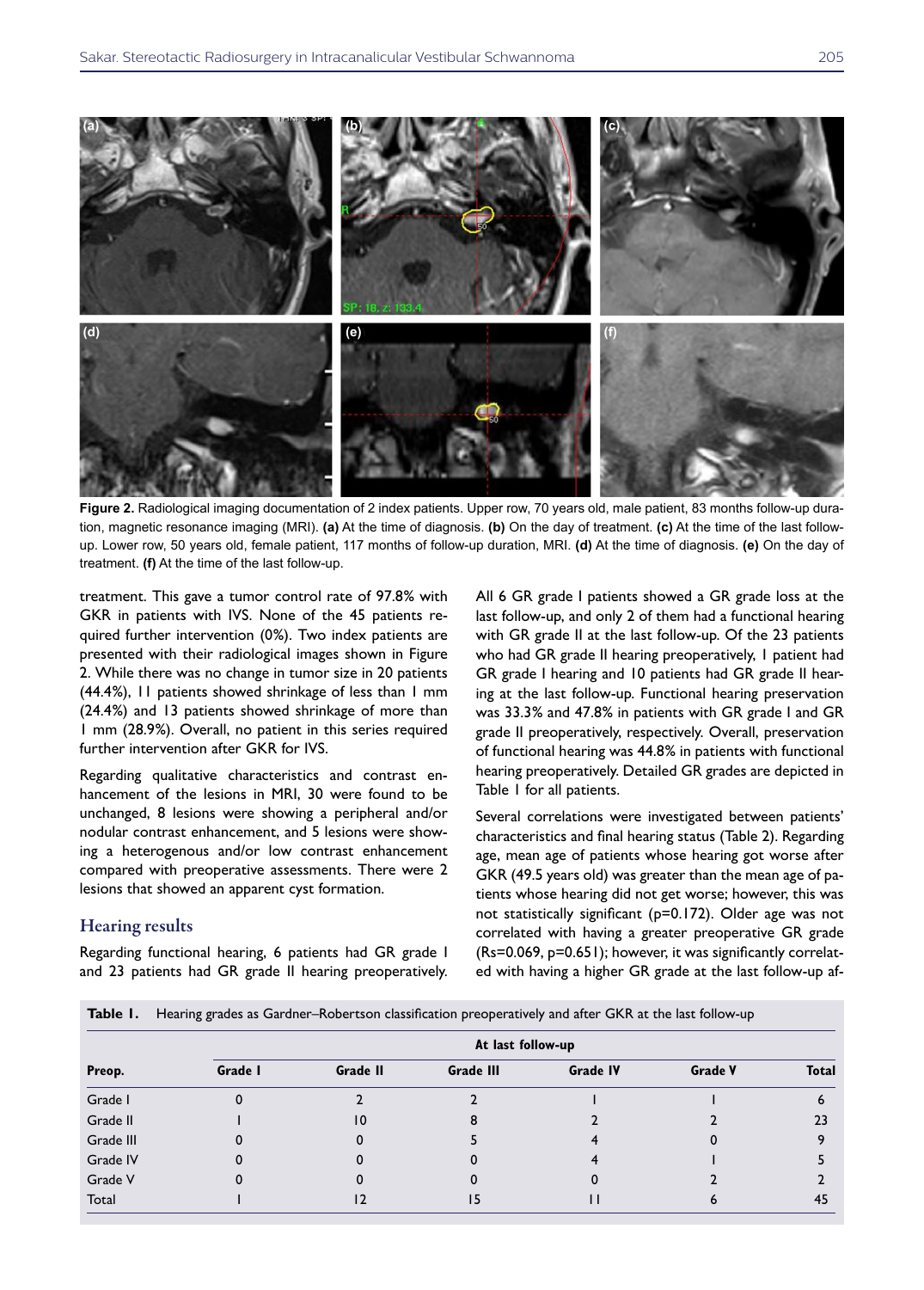|                    | Age      |         |       | Gender Side of tumor Follow-up (months) Dose (Gy) Preop. GR grade Postop. GR grade |          |          |  |
|--------------------|----------|---------|-------|------------------------------------------------------------------------------------|----------|----------|--|
| Age                |          |         |       |                                                                                    |          |          |  |
| Gender             | $-0.22$  |         |       |                                                                                    |          |          |  |
| Side of tumor      | $-0.12$  | $-0.07$ |       |                                                                                    |          |          |  |
| Follow-up (months) | 0.07     | $-0.03$ | 0.29  |                                                                                    |          |          |  |
| Dose(Gy)           | $0.35*$  | $-0.11$ | 0.29  | $-0.25$                                                                            |          |          |  |
| Pre-op. GR grade   | 0.07     | $-0.19$ | $-00$ | 0.01                                                                               | 0.20     |          |  |
| Post-op. GR grade  | $0.33**$ | $-0.11$ | 0.23  | $-0.07$                                                                            | $0.42**$ | $0.46**$ |  |
| *P<0.05. **P<0.01. |          |         |       |                                                                                    |          |          |  |

**Table 2.** Correlation among variables

ter GKR (Rs=0.330, p=0.03). Regarding other descriptive terms, the gender of patients and side of the tumor did not seem to have any correlation with the hearing results of the patients at the last follow-up after GKR.

A high preoperative GR grade (a patient with a preoperative hearing loss) is significantly correlated with a higher postoperative GR grade (Rs=0.459, p=0.002). Treatment dose also had an effect on the hearing status of patients. Higher doses in this series are significantly associated with higher GR grades at the last follow-up (Rs=0.415, p=0.005). When a cut off value was chosen regarding treatment dose at 12 Gy, patients having a greater dose of 12 Gy had higher GR grades than patients having a treatment dose of ≤12 Gy, and this reached statistical significance (p=0.039).

Overall, GR grades increased significantly after GKR in this series (p<0.001). In patients having functional hearing as GR grade I and grade II, only 13 of 29 patients (44.8%) preserved functional hearing at the last follow-up.

# **Other**

Five patients had facial paralysis preoperatively. Two of them had fully recovered and 3 of them persisted at the last follow-up after GKR. Three patients in this series had newly developed facial paralysis after GKR in the first year of treatment, and they were given a course of steroids. These 3 patients fully recovered, and they did not have symptoms thereafter. One patient developed a hemifacial spasm on the same side of VS which did not respond to medical therapy. The patient had a second GKR for hemifacial spasm at a different center and lost follow-up thereafter.

Twenty-nine out of 45 patients had tinnitus as a presenting sign in this series (64.4%). Of these, 18 patients reported better or resolved of their tinnitus (62.1%), and the rest reported unchanged or worse.

# DISCUSSION

The diagnosis of IVS is increasing due to the widespread availability of high-quality central nervous system imaging together with an improved awareness regarding early symptoms and signs.<sup>[2,9,10]</sup> There are several factors that contribute to the challenging difficulties regarding the best management of IVS. Today, most patients have no or minor clinical symptoms at the time of diagnosis,[2] and the natural course of the disease is somewhat debatable.

Most of the earlier studies include different-sized tumors. <sup>[2]</sup> There are now more recent reports that focus on IVS. Different studies report conflicting results on the growth of IVS. In a natural course study with a maximum number of patients and with a follow-up duration of 3.6 years, it was reported that only 17% of intracanalicular tumors show growth.[11] Another study also reported that growth rates are lower in the elderly than in younger age groups, with 5.17% in the elderly versus 26%–60% with different follow-up duration in the whole study group.<sup>[12]</sup> On the other hand, several reports show significant growth ratios for IVS in their natural course. Régis et al.<sup>[13]</sup> analyzed 2- and 5-year results of natural course and reported high growth rates of 74%. For a very long-term natural course, Charabi et al.<sup>[14]</sup> reported their findings from 10 to 20 years. They reported different follow-up times from 10 to 20 years, and all resulted in over 80% growth rate of VS, and conclude that the growth of these tumors was time dependent. It is obvious that shorter-term follow-up results in lower growth rates, and there is a tendency that higher rates of tumor growth are seen for longer-term follow-ups. This may also indicate a major problem of losing close monitoring in areas and/or countries of lower social and economic development levels. A study on the natural course of VS focused on this aspect of follow-up and reported a 17% of losing follow-up in 33 months<sup>[15]</sup> Although the natural course of IVS is controversial with the information at hand, high growth rates with longer follow-up duration are undeniable.

The reports on SRS as the initial management of IVS show excellent results when it comes to tumor control. Most studies report over 90% tumor control with SRS at various follow-up times.<sup>[16-20]</sup> A study by Frischer et al.<sup>[16]</sup> reported on the very long-term result of VS of all Koos grades and found excellent growth control regardless of the tumor size. Their results indicate 92%, 91%, and 91% for 5, 10, and 15 years of follow-up, respectively. When tumor control is defined as no need for further intervention, their results got even higher and reached 99%. Studies that report solely on IVS also reported high tumor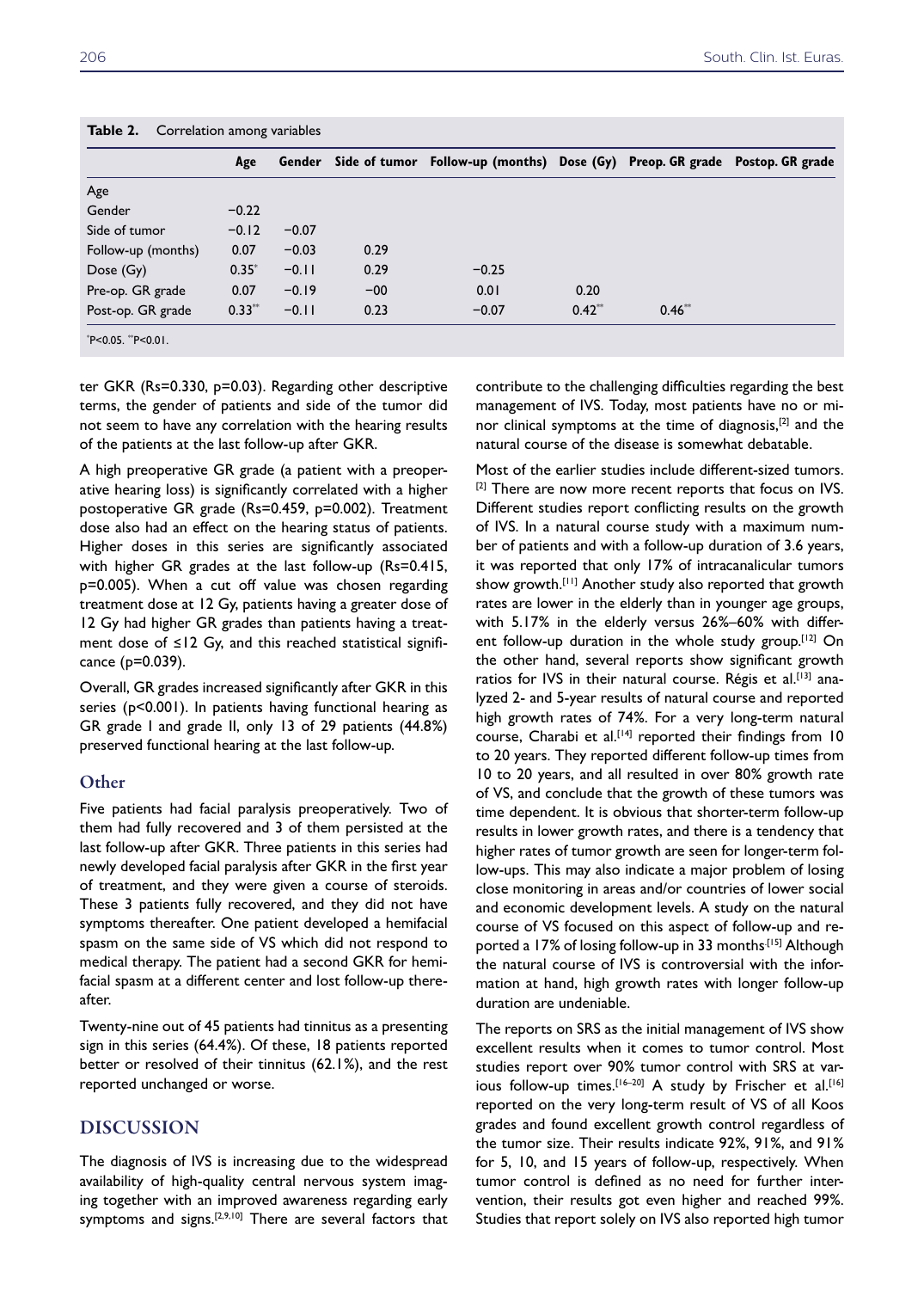control rates (>90%) after GKR.<sup>[2,9,17,19]</sup> In our series, in 44 out of 45 patients, tumor size was stable or smaller, which is comparable to the literature, and when tumor control is defined as no need for further intervention, tumor control rate reached 100% with a mean radiological follow-up of 48.23 months. Considering the results of published literature and the present series, it is obvious that SRS and particularly GKR have excellent tumor growth control in IVS.

The preservation of functional hearing in patients diagnosed with IVS is another important topic. Although there are numerous reports on functional hearing, many of them report on mixed groups or tumor size, or even different treatment modalities including GKR and microsurgery. There are few reports on IVS only, and most of them have relatively short follow-up duration. How hearing preservation was reported is also somewhat confusing. Some studies report this finding as a loss of grade(s) in GR or AAO–HNS (American Academy of Otolaryngology–Head and Neck Surgery Class) classification systems and others report the percentage of functional hearing after treatment in patients with functional hearing preoperatively.

Early reports from the late 1990s usually include small patient numbers. Two studies from this era that only included IVS reported 100%[19] and 86%[21] preservation of functional hearing in less than 15 patients with a follow-up duration of 12 and 18 months, respectively. Niranjan et al.<sup>[18]</sup> reported on 15 patients with a follow-up duration of 33 months and found 73% functional hearing preservation. They also focused on dosimetric analysis and reported that patients having over 14 Gy to the tumor margin had worse results on the preservation of functional hearing. There are other studies focused on dosimetric analysis, and better hearing preservation rates were reported with lower marginal dose plans without compromising tumor control.[22,23] Cochlear dose was also reported to have an effect on the preservation of functional hearing in VS both in a single session and fractionated SRS.<sup>[24-26]</sup> Although we did not calculate the cochlear dose in our study, we have used a mean of 12.13 Gy and a median of 12.50 Gy (range, 8.00–12.50) of marginal dose in our patients. Higher doses were associated with higher postoperative GR grades at the last follow-up. These findings indicate that the preservation of functional hearing is associated with irradiation doses even below 13 Gy although the exact mechanism of hearing loss after radiosurgery is still unclear. There are very few reports on the long-term follow-up of GKR in IVS over 5 years. In a study including 96 patients with IVS who were treated with GKR, Niranjan et al.<sup>[9]</sup> reported 64.5% preservation of functional hearing in patients who had GR grade I and II hearing preoperatively. Their mean follow-up duration was 42 months which ranged between 12 and 144. Interestingly, they reported 2 patients having a delayed functional hearing loss after 77 and 88 months, which puts emphasis on the long-term follow-up in these tumors. In our series, we reached a 44.8% rate of functional hearing preservation. Our follow-up duration was 70.42 months, which is relatively high compared with the

published literature. Our results may indicate the importance of longer follow-up durations in patients with IVS when considering the preservation of functional hearing.

In conclusion, tumor control and preservation of functional hearing are the main goals of treatment in patients with IVS. GKR has excellent results on tumor control on the long-term follow-up. Preservation of functional hearing after GKR seems to be dose dependent, and long-term results over 5 years are lacking. There can be a delayed loss of functional hearing in the long term, and more studies are needed to clarify the actual course of hearing status during the follow-up period.

#### Ethics Committee Approval

This study approved by the Marmara University Faculty of Medicine Clinical Research Ethics Committee (Date: 11.02.2022, Decision No: 09.2022.281).

Informed Consent

Retrospective study.

Peer-review

Internally peer-reviewed.

Authorship Contributions

Concept: M.S., E.P., C.K., Y.B., F.B., B.A., İ.Z.; Design: M.S., Y.B., F.B., B.A.; Supervision: M.S., E.P., B.A., İ.Z.; Data: M.S., E.P., C.K., Y.B., F.B.; Analysis: M.S., E.P., C.K.; Literature search: M.S., E.P., C.K., B.A.; Writing: M.S., E.P., C.K.; Critical revision: B.A., Y.B., F.B., İ.Z.

Conflict of Interest

None declared.

#### REFERENCES

- 1. Pennings RJ, Morris DP, Clarke L, Allen S, Walling S, Bance ML. Natural history of hearing deterioration in intracanalicular vestibular schwannoma. Neurosurgery 2011;68:68-77. [CrossRef]
- 2. Dzierzęcki S, Turek G, Czapski B, Dyttus-Cebulok K, Tomasiuk R, Kaczor S, et al. Gamma knife surgery in the treatment of intracanalicular vestibular schwannomas. Acta Neurol Scand 2020;141:415–22.
- 3. Baschnagel AM, Chen PY, Bojrab D, Pieper D, Kartush J, Didyuk O, et al. Hearing preservation in patients with vestibular schwannoma treated with Gamma Knife surgery. J Neurosurg 2013;118:571–8.
- 4. Watanabe S, Yamamoto M, Kawabe T, Koiso T, Tamamoto T, Matsumura A, et al. Stereotactic radiosurgery for vestibular schwannomas: average 10-year follow-up results focusing on long-term hearing preservation. J Neurosurg 2016;125:64-72. [CrossRef]
- 5. Hasegawa T, Kida Y, Kato T, Iizuka H, Yamamoto T. Factors associated with hearing preservation after Gamma Knife surgery for vestibular schwannomas in patients who retain serviceable hearing. J Neurosurg 2011;115:1078–[86. \[CrossRef \]](https://doi.org/10.3171/2011.7.JNS11749)
- 6. Samii M, Matthies C. Management of 1000 vestibular schwannomas (acoustic neuromas): hearing function in 1000 tumor resections. Neurosurgery 1997;40:248–60. [\[CrossRef \]](https://doi.org/10.1097/00006123-199702000-00005)
- 7. Koos WT, Day JD, Matula C, Levy DI. Neurotopographic considerations in the microsurgical treatment of small acoustic neurinomas. J Neurosurg 1998;88:506–12. [\[CrossRef \]](https://doi.org/10.3171/jns.1998.88.3.0506)
- 8. Gardner G, Robertson JH. Hearing preservation in unilateral acoustic neuroma surgery. Ann Otol Rhinol Laryngol 1988;97:55–66.
- 9. Niranjan A, Mathieu D, Flickinger JC, Kondziolka D, Lunsford LD.